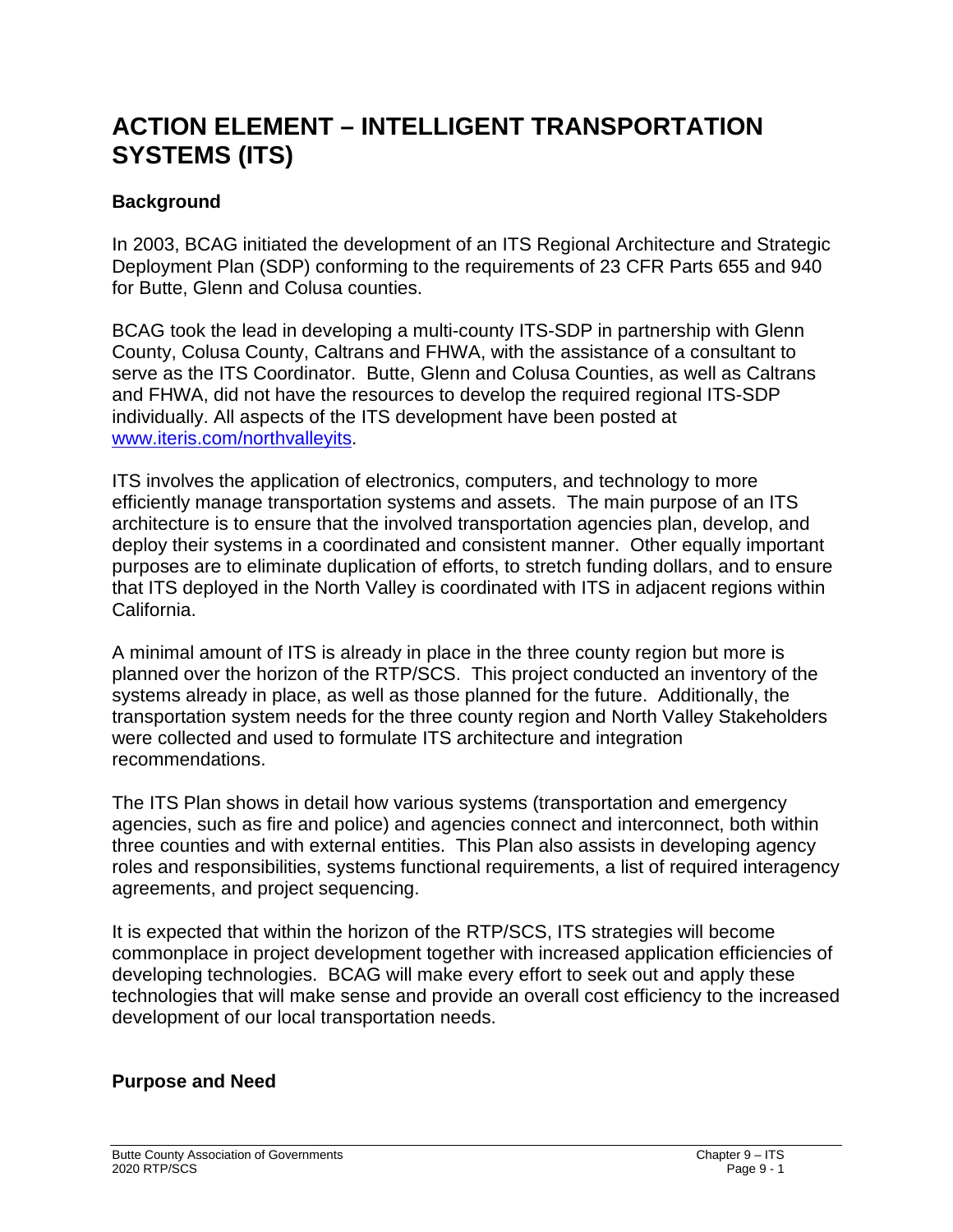The purpose is to maintain and develop the required regional architecture compliance and implementation of a *North Valley ITS Strategic Deployment Plan - SDP*. The project benefits are expected to be a more expeditious and consistent integration of ITS into the state and regional transportation planning and programming process in the North Valley area.

The project goals are: a) a more cohesive approach to ITS implementation in the three North Valley counties leading to multi-region support to the statewide ITS framework; b) implementation of ITS technologies in the multi-region, including improvements in data collection, distribution, system operation, and other areas; and c) better integrated development and implementation of state and regional transportation plans, projects and services.

BCAG recognizes the significant role of ITS in the transportation planning and programming process. As such, as the regional architecture is developed and potential projects or project components are identified, the RTP/SCS will be included to ensure consistency between the Architecture and the long range plan.

# **Northern California Super-Region ITS Master Plan Development**

During the 2016/17 Caltrans will be taking the lead in developing the Northern California Super-Region ITS Master Plan. The Regional Intelligent Transportation System (ITS) Master Plan (Plan) is a roadmap for integration of ITS strategies into the North State Super Region's (Super Region) transportation system over the next ten (10) years. A map of the Super Region can be viewed at www.superregion.org. The Regional ITS Master Plan will be developed through a cooperative effort by the California Department of Transportation (Caltrans), the Federal Highway Administration (FHWA), and the Super Region's transportation planning and operating agencies in the following counties: Butte County, Colusa County, Del Norte County, Glenn County, Humboldt County, Lake County, Lassen County, Mendocino County, Modoc County, Nevada County, Plumas County, Shasta County, Sierra County, Siskiyou County, Tehama County, and Trinity County.

The Plan addresses ITS subsystems, as well as those planned for development over the next ten (10) years and provides a framework that includes the entire transportation network down to individual transportation projects. Each ITS project can be viewed as an element of the overall ITS network that will be implemented over time. The expectation is to achieve a shared vision of how each agency's systems will work together in the future, sharing information and resources to provide a safer, more efficient, and more effective transportation system for travelers utilizing the transportation system network.

The Regional ITS Master Plan is viewed as a living document that will require regular updates by Caltrans staff to ensure that it maintains accurate representation of the Region's ITS elements. The key is to plan for technology deployment in a cooperative environment among stakeholders in a sensible manner to promote the efficiency of project deployment and stakeholder resources. Based on the vision for the Regional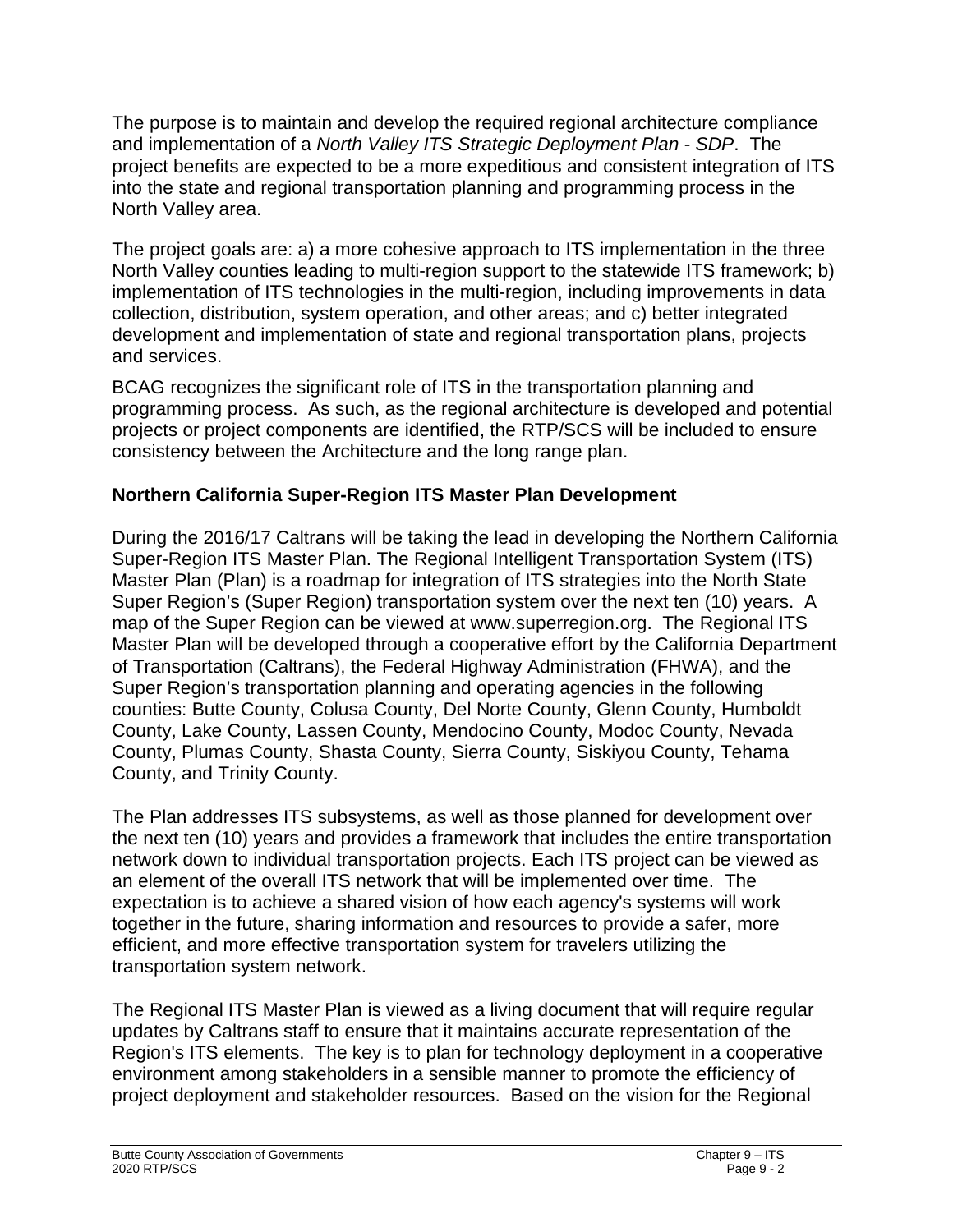ITS Master Plan and the specific needs of Caltrans Districts and our partners, this effort will identify all applicable ITS concepts that could be applied to each corridor based on their unique characteristics. It will also identify quantitative and qualitative performance criteria for the strategies consistent with FHWA's guidance on regional ITS architecture plans.

The Plan will cover services across a broad range of ITS, including:

- Traffic management,
- Incident management,
- Emergency service,
- Transit management,
- Traveler information,
- Archived data management,
- Maintenance and construction operations,
- Commercial vehicle operations, and
- Autonomous and Semi-autonomous vehicles

The Regional ITS Master Plan is an important tool that will be used by:

- Transportation agencies to recognize and plan for transportation integration opportunities, not only in Caltrans Districts, but the whole Region with applicability on a statewide basis.
- Caltrans to better reflect integration opportunities and operational needs into the transportation planning process, and
- Other organizations (private sector) and individuals that use the transportation system in the Region.

The Plan provides a framework that includes the entire transportation network down to individual transportation projects. Each ITS project can be viewed as an element of the overall ITS network that will be implemented over time. By identifying problems as well as prioritized needs of the transportation network, a workgroup of Caltrans staff, Metropolitan Planning Organizations (MPO) and Regional Transportation Planning Agencies (RTPA) will establish a set of goals and measurable objectives for the Regional ITS Master Plan. These goals and objectives will then help us define a clear and concise vision which in turn will help to shape the Regional ITS Master Plan through consensus building.

Based on the vision for the Regional ITS Master Plan and the specific needs of Caltrans Districts and our partners, this effort will identify all applicable ITS concepts that could be applied to each corridor based on their unique characteristics. It will also identify quantitative and qualitative performance criteria for the strategies. This would be consistent with FHWA's guidance on regional ITS architecture plans. Caltrans is the lead agency and the work to develop the new plan is underway and will be incorporated into the 2024 RTP/SCS.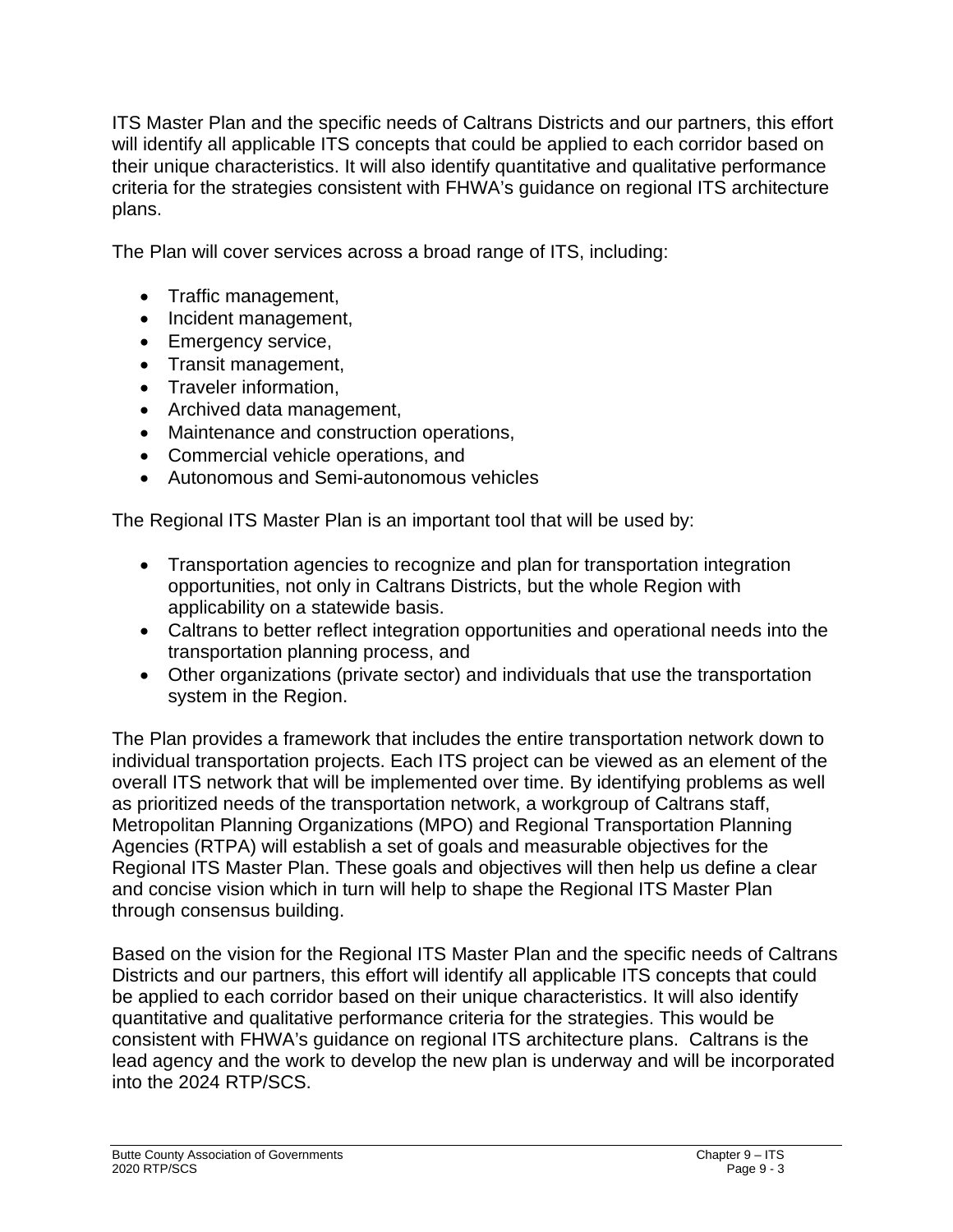# **Transportation Systems Management (TSM)**

The phrase Transportation Systems Management (TSM) is often used interchangeably with Transportation Control Measures (TCMs) and Travel Demand Management (TDM) to describe a series of techniques designed to maximize the efficiency of the existing transportation system by reducing dependence on single occupant vehicles. The common goal of TSM, TCMs, and TDM are to reduce traffic congestion, improve air quality, and reduce or eliminate the need for new and expensive transportation infrastructure. Techniques are generally low-cost measures to reduce travel demand or improve the utilization of existing transportation facilities.

The differences between the three concepts are subtle. Each contains alternative transportation measures, such as carpooling, transit, bicycle, walking, vanpooling, compressed workweeks, and telecommuting. Transportation Systems Management (TSM) places emphasis on reducing traffic congestion by increasing the person-trip capacity of existing transportation systems. As such, TSM techniques also include restriping roadways for channelization, ramp metering, and establishment of freeway auxiliary lanes. Travel Demand Management (TDM) emphasizes reducing the demand for single occupant vehicle travel through techniques such as teleconferencing and advanced communication technology. Transportation Control Measures (TCMs) focus on reducing air pollution through techniques such as alternative fuel vehicles.

Since 1981, the Federal Highway Administration (FHWA) and the Federal Transit Administration (FTA) have required that Transportation Systems Management (TSM) be part of the regional transportation planning and programming process. Specifically, the Regional Transportation Plan must have a TSM element that describes how the region intends to deal with the movement of people and goods by improving the efficiency and effectiveness of the total transportation system.

# **Purpose and Need**

The purpose of identifying TSM Strategies is to document techniques for the local jurisdictions to consider in efforts to encourage TSM strategies as part of the project implementation process. Documentation of TSM strategies is necessary in order to assist in reducing congestion, improving traffic flow, and providing alternatives to traditionally designed projects.

## **TSM and TDM Strategies**

## Traffic Flow Improvements

As traffic on highways and primary arterials increases, so will congestion and air quality problems. Traffic flow improvements, such as ramp metering, changeable message signs, and closed-circuit traffic surveillance, may be considered for use to maximize the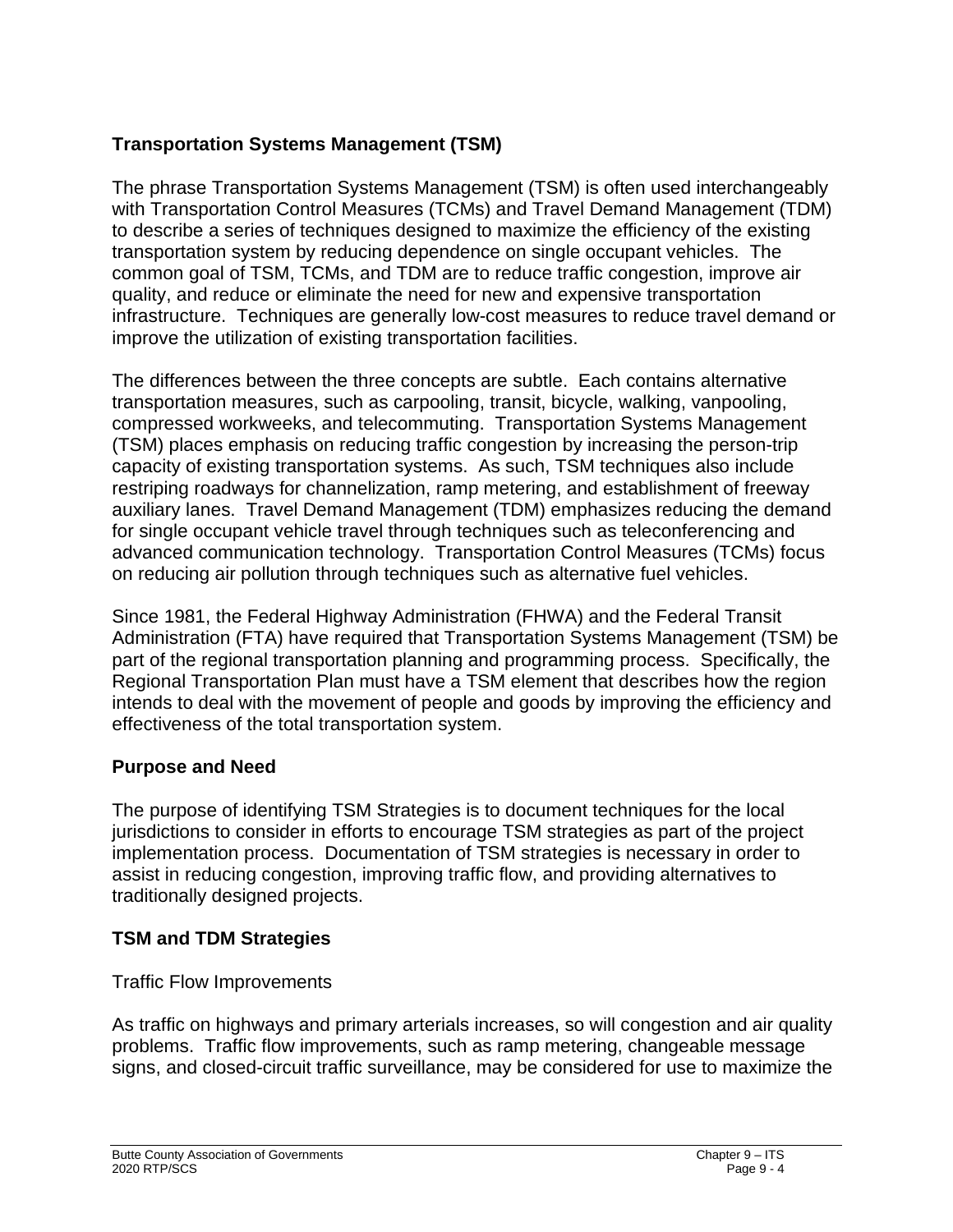capacity of existing roadways. All of these techniques are currently in use in major urban areas of California.

Ramp metering is a technique that spaces the entrance of vehicles onto the freeway. Cars are stopped on the on-ramp by a traffic light, which then allows one vehicle to enter the freeway each cycle. This technique makes merging smoother and reduces traffic backups due to platoons of cars trying to merge onto the freeway at the same time.

Changeable message signs advise drivers of traffic problems ahead. This technique allows motorists to anticipate traffic slowdowns and weather conditions, leading to fewer accidents, or to take alternative routes. Changeable message signs have been used for many years on Interstate 80 to advise travelers of road conditions and closures to prevent travelers from being caught unprepared for snowy weather over the summit of the Sierra.

Roadway restriping, channelization, elimination of on-street parking, and computerized signalization are techniques currently used to improve the flow of traffic without new road construction as well. Roadway restriping seeks to increase the number of lanes by reducing lane width, thus increasing traffic capacity. Channelization, which is often done in conjunction with restriping, adds turn lanes to busy roadways to eliminate traffic backups behind cars trying to make turns. Elimination of on-street parking is done to add lanes, and thus capacity, to heavily traveled roadways. In addition, traffic backups caused by vehicles entering or exiting on-street parking spaces is eliminated. Computerized signalization seeks to coordinate signal timing to smooth traffic flow. A local example of such traffic flow characterization would be the Esplanade in Chico.

## **Transit**

Public transit service is the most widely used TSM measure in Butte County serving residents who depend upon transit for commuting to work, school, shopping, medical, and leisure. The Transit chapter provides a comprehensive overview of transit in Butte County. ITS types of projects include real time bus arrival utilizing Double Map Transit App. Each transit bus is equipped with AVL/GPS technology. In the 2016/17 fiscal year, BCAG developed a mobile app (Double Map) for smartphones to provide bus route location based on where the user is located and provide directions to find it.

# Ridesharing

The purpose of Ridesharing is to encourage the use of alternative transportation modes for traveling to work, school, personal trips, and recreation. The benefits of ridesharing are reduced single occupancy travel and improved air quality. Rideshare promotes all forms of alternative transportation including carpooling, vanpooling, transit, biking, and walking. Butte County residents can enter their commute information in a regional database to try to find carpooling partners.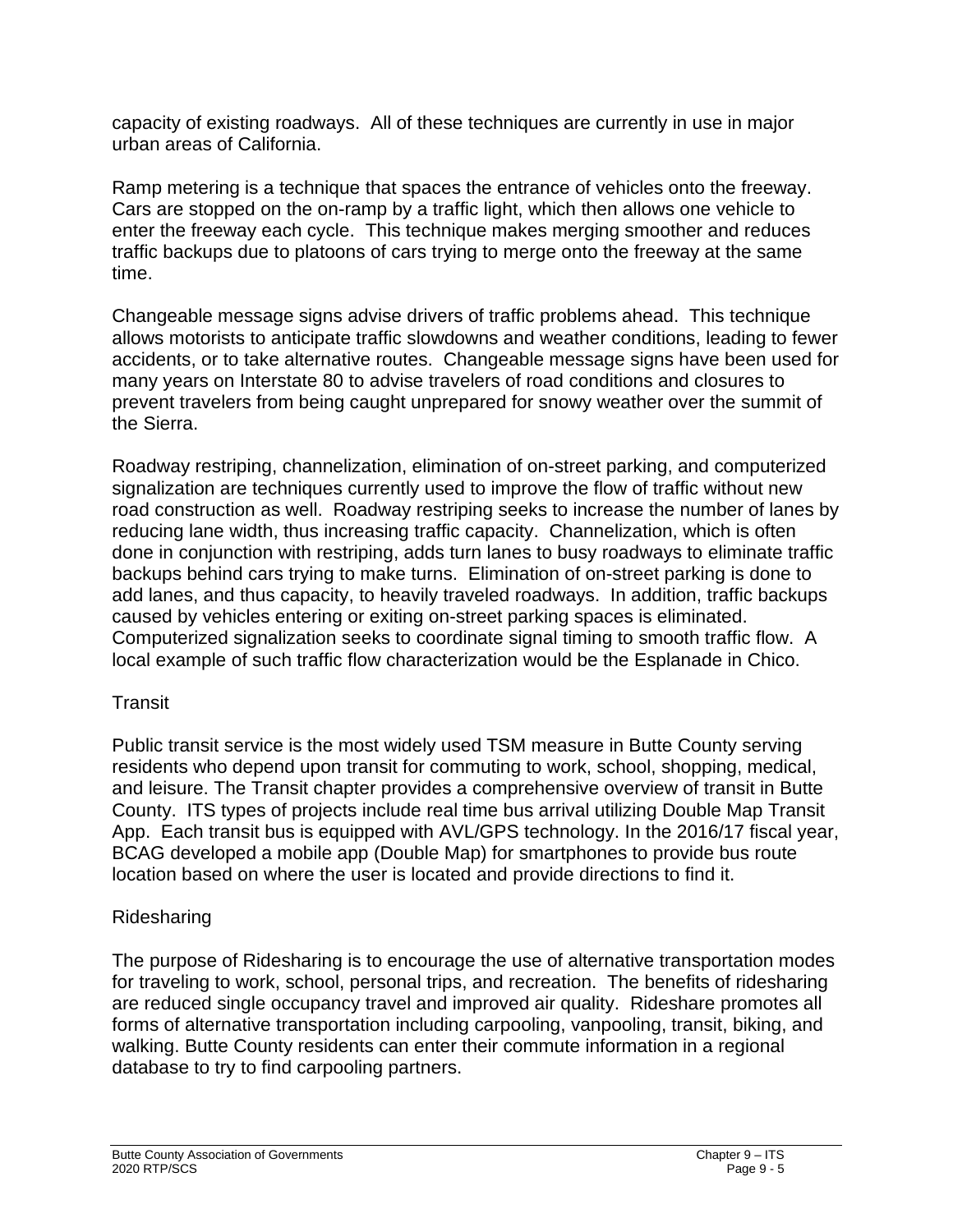#### Transit Incentive Programs

Under agreement with CSU, Chico's Associated Students, Butte Regional Transit (B-Line) provides free transit trips to the students, faculty, and staff of CSU, Chico. The University has a contract rate of \$265,000 based on estimated annual ridership at 325,000 trips. This program has been successful and facilitates the trip making process.

#### Student Shuttle

During the academic year, B-Line has continued the operations of a Student Shuttle for students, faculty, and staff of CSU, Chico. The Shuttle has two routes that connect the university with the largest student housing areas.

#### Pedestrian and Bikeway Facilities

By making these methods safer and more convenient, pedestrian and bikeway facilities make bicycling and walking more attractive as alternatives to the automobile. Most schools and many shopping areas and employers provide racks for bicycle parking. A complete description of existing and future pedestrian and bikeway facilities within Butte County is included in Chapter 7.

#### Park and Ride Lots

The purpose of park-and-ride lots is to provide a central meeting place adjacent to major travel routes where commuters can congregate and form carpools or catch buses for the remainder of the commute trip. Caltrans presently operates two park-and-ride lots in Butte County, with a total of 154 paved spaces available. The largest lot, located at the intersection of SR 99 and SR 32 in Chico, has 124 parking spaces. A B-Line bus stop located on Fir Street serves these riders. During the 2016/17 fiscal year, the City of Chico reconfigured and reconstructed the operations at SR 99 and SR 32. Improvements include signal synchronization, increased bike and ped improvements and increased parking spaces for commuters. The other park-and-ride lot is located at the intersection of Nelson Avenue and SR 70 in Oroville and has 30 spaces.

The City of Oroville developed an additional park-and-ride facility with Proposition 116 funds. The new Oroville facility at the corner of Montgomery and Oak Streets has space for 34 vehicles. In addition, the Town of Paradise opened a park-and-ride lot on the Skyway in August 1999. Funded mainly with Proposition 116 funds, the lot has space for 36 vehicles.

Telecommuting, Compressed Work Weeks and Flexible Work Hours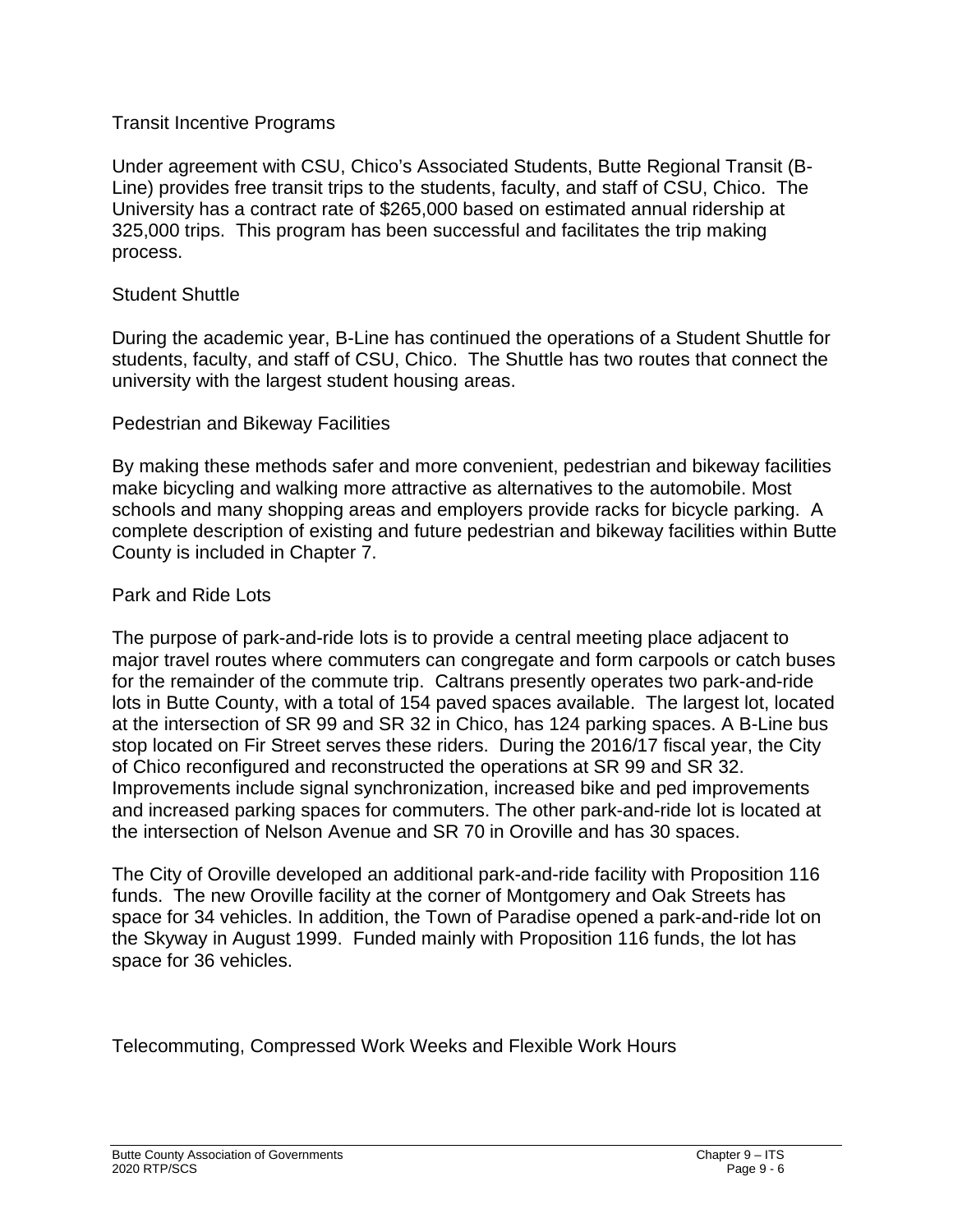Telecommuting, compressed workweeks and flexible hours are employment-based techniques to reduce the number of work trips per week, or to transfer trips to reduce peak hour congestion. Telecommuting, or alternative work locations, allows workers to perform job duties at home or other locations, communicating with the main work center by modem, fax, or telephone as necessary. This alternative is especially attractive for workers in rural areas or those commuting long distances, and studies have shown telecommuters are up to 20% more productive.

Compressed workweeks increase the number of hours worked each day to squeeze a regular workweek into fewer workdays. A typical schedule could be four 10-hour workdays each week (4/10 schedule), or eight 9-hour days and one 8-hour day in two weeks (9/80 schedule).

Flexible hours do not reduce the number of work trips per week, but seek to reduce traffic congestion by shifting some trips out of the peak period. Employers using flexible hours may allow workers to vary time of arrival and departure daily, or may require workers to choose a specific schedule to meet the needs of the employer and employee. Many employers throughout the county use flexible hours.

The impacts associated with COVID 19 and shelter in place recommendations has brought a significant change in work patterns including telecommuting or remote working. With advanced video conferencing equipment available, office files stored in the cloud electronically many employers now see telecommuting as a valuable alternative to commuting to the office for those employees able to do so. At the BCAG offices and other city and county offices, employees were able to work from home if able to do so.

## Teleconferencing

Teleconferencing is generally defined as meetings held by telephone or via video hookup to replace the need for traveling to meet in person. COVID 19 amplified the use of video to conduct meetings. BCAG utilizes "Zoom", the California utilizes WebX, Caltrans utilizes other platforms as well.

Both Butte College and CSU, Chico provide telecourses. Telecourses provided by Butte College are generally prerecorded, then broadcast at specific times on the local cable station. Students only meet at the college a few times each semester for introductory information and to take tests. Telecourses provided by CSU, Chico are broadcast live on closed circuit television to satellite locations throughout the North Valley. Many of the classes held at the local schools, Chico State and Butte College are currently held via zoom. While not ideal for long periods of time for younger kids, video conferencing does provide a viable option in which over time may be more common after the COVID 19 Pandemic.

## Alternative Fuels